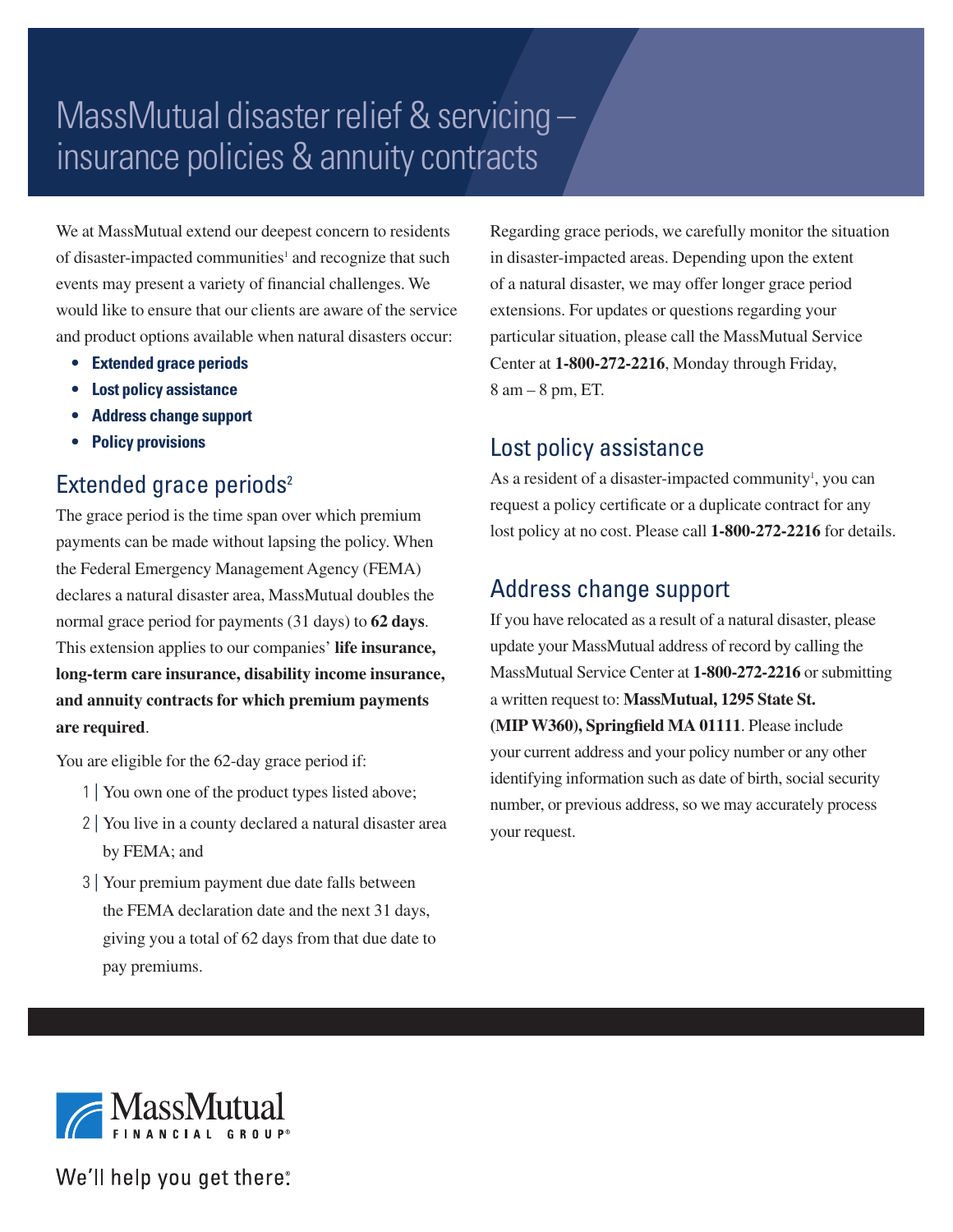# Policy provisions

Many of our products<sup>3</sup> offer options to help you in a time of financial hardship. The options include:

- **Cash Loan** (Life Insurance) One way of accessing cash value is through a policy loan.4
- **Premium Loan** (Life Insurance) If your policy has the Automatic Loan Provision, it may be safeguarded from lapsing due to non-payment of premium. If the premium payment is 62 days past the due date, and the policy has enough cash value, a loan will automatically be created to cover the premium due.
- **Dividends** (Life Insurance) Dividends can work for you in a variety of ways. Dividend value can be surrendered to cash, applied to reduce premium, or if enough value, surrendered to pay premiums due.
- **Distributions** (Annuity) Options for accessing cash from your Annuity products include partial withdrawals and loans.<sup>3</sup> In many cases, you may be eligible to take a partial withdrawal from your contract without incurring a contingent deferred sales charge. In addition, your contract may allow for a loan distribution. Please contact the MassMutual Service Center at **1-800-272-2216** for specific contract details.

Saving for retirement and purchasing insurance products to help protect yourself and your family's security are a critical part of preparing for the future. In times of crisis, please carefully consider how exercising one of the above policy options may impact your policy and your future insurance and financial goals. You should speak to a financial professional about what is best for your needs prior to exercising any policy option.

We wish all disaster-impacted communities<sup>1</sup> swift progress in recovery efforts and stand ready to assist affected clients. For general support or to exercise any of the policy provisions listed above, please contact the MassMutual Service Center at **1-800-272-2216**, Monday through Friday, 8 am – 8 pm, ET.

- <sup>1</sup> Disaster-impacted communities are defined as counties declared by the Federal Emergency Management Agency (FEMA) as natural disaster areas.
- <sup>2</sup> The grace period extension applies to contracts issued by Massachusetts Mutual Life Insurance Company, MML Bay State Life Insurance Company, and C.M. Life Insurance Company.
- <sup>3</sup> Product options available depend on the specific policy/contract in question. Not all options will be available to every policyowner. Liquidated earnings are subject to ordinary income tax and may be subject to a contingent deferred sales charge. If taken prior to age 59½, a federal income tax penalty may apply.
- Access to cash values through borrowing, partial surrenders or withdrawals can reduce the policy's cash value and death benefit, increase the chance the policy will lapse and may result in a tax liability.





© 2014 Massachusetts Mutual Life Insurance Company, Springfield, MA 01111-0001. All rights reserved. www.massmutual.com. MassMutual Financial Group is a marketing name for Massachusetts Mutual Life Insurance Company (MassMutual) and its affiliated companies and sales representatives.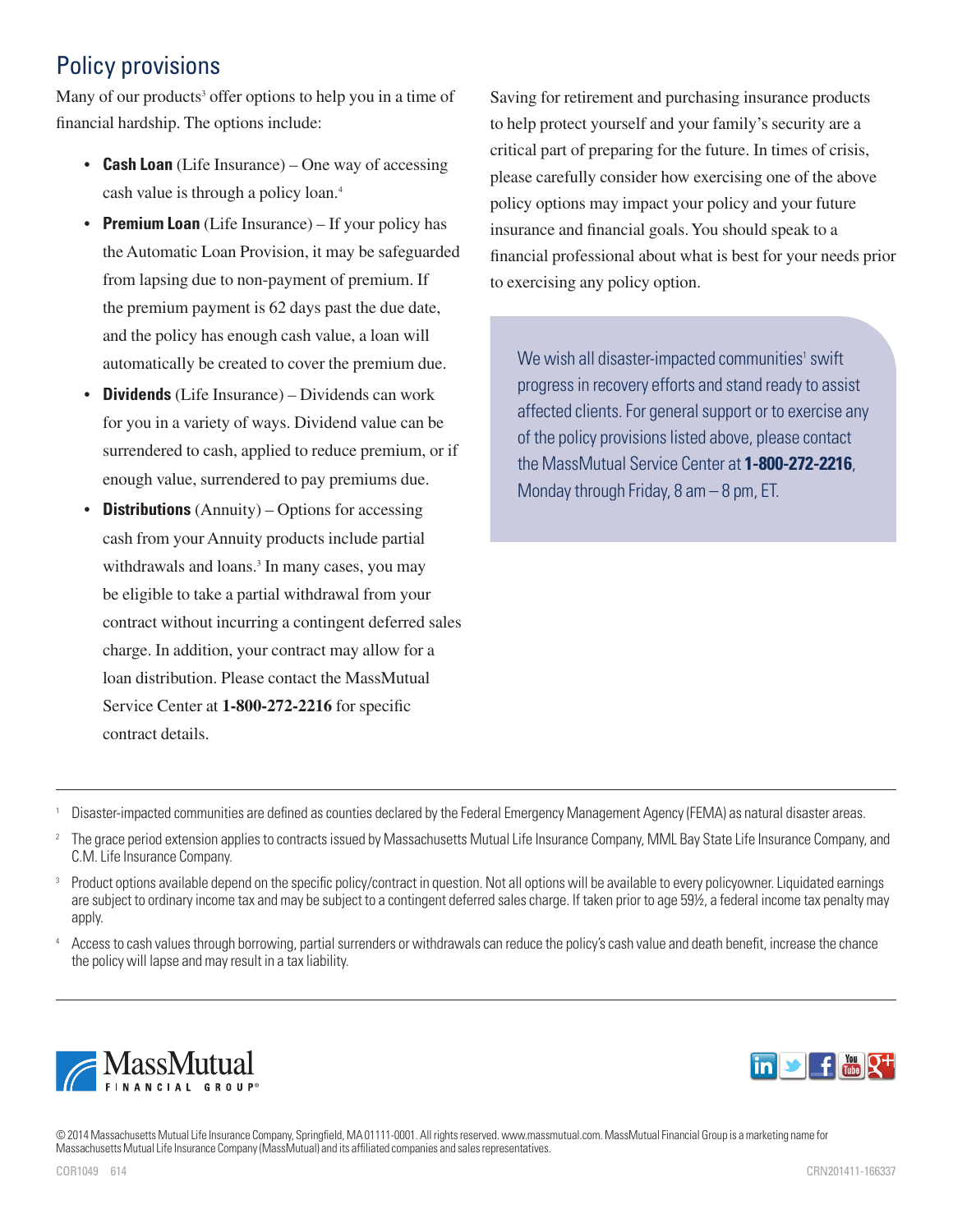# MassMutual disaster relief & servicing – retirement plans

We at MassMutual have deepest concern for residents of disaster-impacted communities<sup>1</sup> and recognize that such events may present a variety of financial challenges. We would like to ensure that our clients are aware of the service and plan options available when natural disasters occur:

- **• Address change support**
- **• Plan provisions**

#### Address change support

If you have relocated as a result of a natural disaster, please update your address with your employer and then contact the MassMutual Participant Information Center at **1-800-743-5274**. This will ensure timely delivery of quarterly statements, withdrawals and other plan-related documents.

## Policy provisions

Our plans may offer options to help you in a time of financial hardship. Options could include:

**• Retirement Plan Loan (if allowed by your plan) –** The IRS allows you to borrow up to 50% of your vested account balance, less the balance of any current outstanding loans. The minimum loan normally cannot be less than \$1,000 or exceed \$50,000, minus the previous twelve-month's highest outstanding loan balance (whether open/closed). A minimum vested account balance is required in order to request a loan. For example, if the minimum loan were \$1000, a vested balance of \$2000 would be required in order for a loan to be requested. Refer to your Summary Plan Description to view your plan specifics and to see if any additional restrictions apply.

- **• Distributions –** Options for accessing cash from your plan may include:
	- **Hardship withdrawals (if allowed by your plan) –** You may be allowed to withdraw money from your plan under the IRS Hardship provisions. A hardship distribution may be made to satisfy certain immediate and heavy financial needs that you have but are generally only granted for payment of the following:
		- Expenses for medical care previously incurred by you, your spouse or your dependent or necessary for you, your spouse or your dependent to obtain medical care.
		- Costs directly related to the purchase of your principle residence (excluding mortgage payments).
		- Tuition, related educational fees, and room and board expenses for the next 12 months of post-secondary education for yourself, your spouse or dependent.
		- Amounts necessary to prevent your eviction from your principal residence or foreclosure on the mortgage of your principal residence.
		- Burial and funeral expenses for your parent, spouse, child or dependent.
		- Expenses for the repair of damage to your principal residence that would qualify for the casualty deduction under IRS165 (determined without regard to whether the loss exceeds 10% of adjusted gross income.



We'll help you get there: